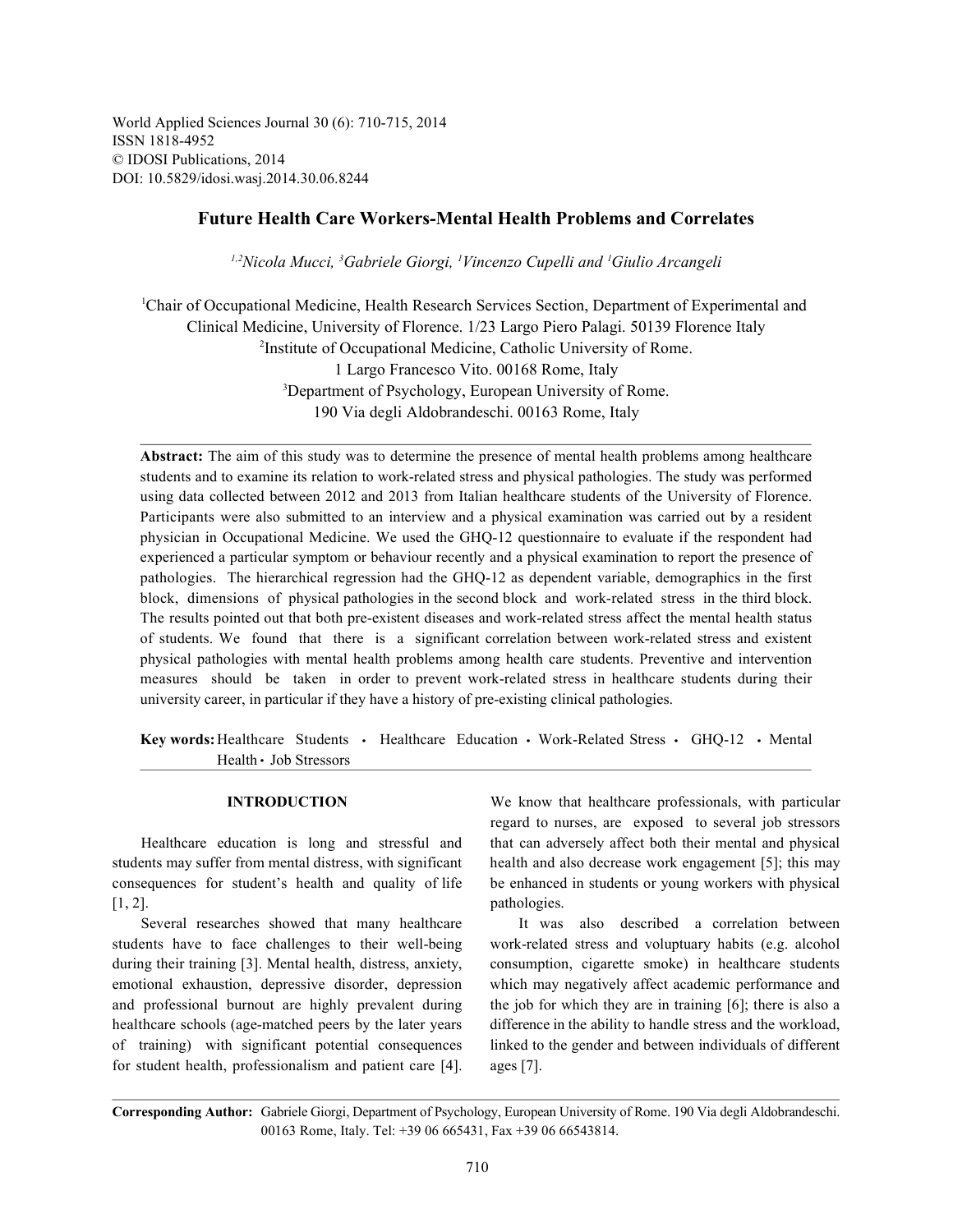potential sources of stress such as the emotions involved of the University of Florence at the first or second year. in dealing with patients and the learning of applied clinical In total, 412 students-belonging to seven professional skills [8, 9]. Stress in healthcare students has been courses of study-participated in the study. A consistent associated with increased levels of depression [10, 11] part of students attended a nursing degree. Regarding use of drugs and alcohol and increased anxiety [6, 12] and gender, 70.6% of the participants were women and 29.4% attrition [13, 14]. were men. The average age was 23.8 years with a standard

As over observed, healthcare students have to face deviation of 7 years. challenges to their well-being during their training [3]. Respondents were asked also to participate in an In particular, Literature shows deterioration in student's interview and in a medical visit. Interviews and medical mental health as they go through it [15]. Another visits were held by resident physicians in Occupational particularly stressful time in the career of the students is Medicine with the aim of investigating physical health the clinical training; in fact during this period they and the presence of existing pathologies. Through the experience, for the first time in their life, a direct contact establishment of questionnaires, physicians traced a with patients and a related increase in responsibilities. profile with the presence or non presence of main This issue may increase the sense of inadequacy pathologies. regarding the course of study: empathy, altruism and A written informed consent was obtained both for professionalism with patients may also decrease as a the questionnaires and the visits. Ethical clearance of the consequence [15, 16]. protocol was obtained from the University of Florence's

It is known in literature that stress in the workplace Research Ethics Committee. can facilitate the onset of some medical conditions, like hypertension and heart diseases [17-19]. It has been also **Instruments** showed that there is a dose-response association **The General Health Questionnaire (GHQ-12):** The between exposure to work related stress and the metabolic scale asks whether the respondent has experienced a syndrome [20]. **particular symptom or behavior recently.** Each item is

of mental health problems among health care students and usual, rather more than usual or much more than usual) to examine its relation to work-related stress and existent and it gives a total score of 12 or 36 on the basis of the physical pathologies, while controlling for demographics. scoring method selected. Six of the items are positively Gender, age and alcohol consumption were used to worded; the other six are negatively worded. The control for the relationship between work-related stress, customary type of scores used are a bimodal scale (0-0-1 physical pathologies and mental health problems, since 1) and a 4-point Likert-type scale (0-1-2-3); there is these demographic variables might be related to health evidence to suggest that the latter allows better related constructs. Particularly, healthcare students may discrimination between competing models in confirmatory be frequently exposed to psychosocial stressors that, factor analyses of the GHQ-12. This was used for this if persistent, can lead to depressive disorders. study. A higher score indicates a greater degree of

activity that can affect a person's thoughts, behavior, into Italian by Fraccaroli *et al.* [24] was used in this feelings and sense of well-being. Depressed people may investigation. feel sad, anxious, empty, hopeless, worried, helpless, worthless, guilty, irritable, hurt, or restless due to **Higher Education Stress Inventory:** The present study inappropriate response to chronic emotional and wanted to use recent model of stress developed for interpersonal stressors in the workplace or to activities students. All participants filled two scales of the Higher that are psychologically similar to work such as students' Education stress inventory [25]: (1) *job demands*

A survey was administered by occupational physicians profession.

In addition, healthcare students, encounter other to a consistent sample of Italian healthcare students

The aim of this study was to determine the presence rated on a four-point scale (less than usual, no more than Depression is a state of low mood and aversion to psychological distress. The version that was translated

workload [21-23]. (4 item; e.g., "The pace of studies is too high"), which **MATERIALS AND METHODS** aspects of the studies; and (2) non *commitment* (two item; We collected our data between 2012 and 2013. the involvement in the studies and with the future measures the perception of quantitative demanding e.g., "I am satisfied of my choice of career), which measure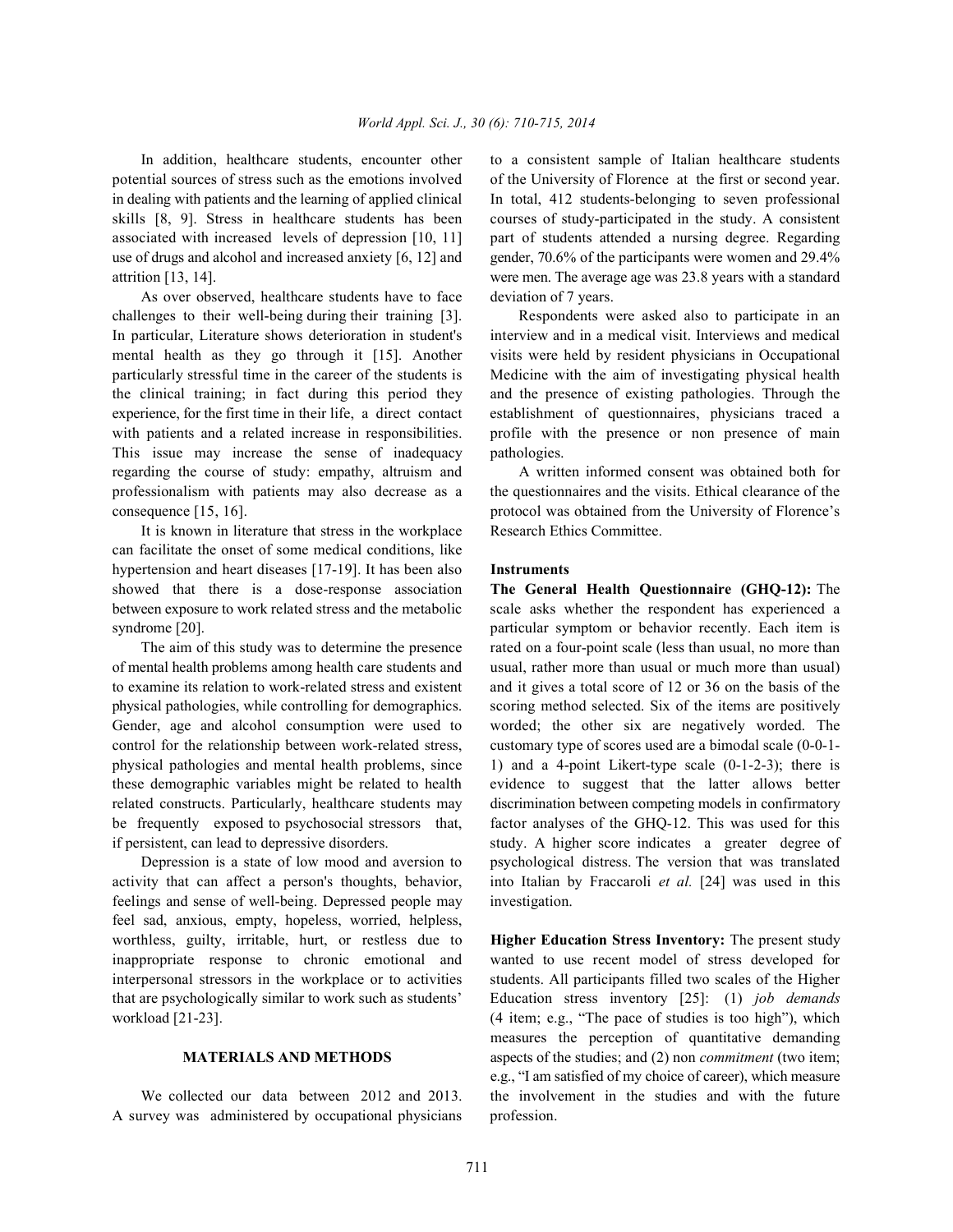(yes or not) were included as control variables because The second analysis was the hierarchical regression with they have been identified as possible confounders of the GHQ-12 as dependent variable and with demographics in relation between job characteristics and physical the first block and the dimensions of physical pathologies problems and outcome variables. and work-related stress respectively in the second and

examination and the interview, physicians reported When the dimension of physical pathologies was added the presence (yes) or the non-presence of pathologies in the second block, the model was significant and (no). this dimension accounted for the 3% of variance.

Pearson's *r* correlation and hierarchical regressions were dimensions accounted for the 7% increase in variance. performed on the study data. The concept of stress has been widely discussed

demographics, mental health problems, stress and existent healthcare students is a current and growing problem. pathologies were reported in Table 1. Particularly high workloads and low commitment

between stress dimensions and GHQ-12. In contrast there experience the demands of course work, a new were weaker correlations between physical pathologies environment and new people, however those that are not and GHQ-12. Alcohol consumption correlated neither able learning to manage their job demands seem at risk of with GHQ-12 nor with stress factors.  $\qquad \qquad$  developing mental health problems.

**Control Variables:** Gender and age alcohol consumption **Table 2 shows the results of the regression analyses: Presence** of Pathologies: After the physical account for any significant variance in the mental health. **Procedure and Data Analysis:** Descriptive statistics, the third block, the model was significant and these third block. In the first block, demographic data didn't Finally, when job demand and commitment were added in

> **RESULTS AND DISCUSSION** levels of perceived stress amongst these groups are in relation to healthcare students and reports of high common [8, 12, 26, 27, 28].

Descriptive statistics and the correlations between Results of our research confirmed that stress among

There were medium-low negative correlations with the studies seem particularly harmful. All students

| Table 1: Means, Standard deviations, Alpha and correlations. |  |  |
|--------------------------------------------------------------|--|--|
|--------------------------------------------------------------|--|--|

| Variable         | M    | <b>SD</b> | Alpha                                 |       | 2                        | 3                        | 4      | 5       | 6                        |         |
|------------------|------|-----------|---------------------------------------|-------|--------------------------|--------------------------|--------|---------|--------------------------|---------|
| 1 Age            | 23.8 | Ξ         | $\hspace{0.05cm}$ – $\hspace{0.05cm}$ | $- -$ | 00                       | .07                      | .04    | $-15**$ | .02                      | .07     |
| 2 Gender         | 1.7  | .45       | $\overline{\phantom{a}}$              |       | $\hspace{0.05cm} \ldots$ | .05                      | .01    | .08     | $-14**$                  | .03     |
| 3 alcohol        | 1.9  | .20       | $\hspace{0.05cm}$ – $\hspace{0.05cm}$ |       |                          | $\overline{\phantom{a}}$ | $-.07$ | .06     | $-.03$                   | .05     |
| 4 Pathologies    | 1.8  | .30       | $\overline{\phantom{m}}$              |       |                          |                          | $- -$  | .00.    | $-.03$                   | $.17**$ |
| 5 Job demand     | 7.5  | 1.7       | .70                                   |       |                          |                          |        | $- -$   | .09                      | $.26**$ |
| 6 Non Commitment | 3.1  | 1.2       | .80                                   |       |                          |                          |        |         | $\overline{\phantom{m}}$ | $.12*$  |
| 7 GHQ-12         | 9.5  | 3.9       | .75                                   |       |                          |                          |        |         |                          | $- -$   |
|                  |      |           |                                       |       |                          |                          |        |         |                          |         |

Table 2: Hierarchical regression with mental health as criterion variable.

| Predictors           | Mental health            |          |          |  |  |  |  |
|----------------------|--------------------------|----------|----------|--|--|--|--|
|                      | Block 1                  | Block 2  | Block3   |  |  |  |  |
| Age                  | $-.08$                   | $-.08$   | $-.05$   |  |  |  |  |
| Gender               | .03                      | .03      | .03      |  |  |  |  |
| Alcohol consumption  | .05                      | .04      | .03      |  |  |  |  |
| Physical pathologies | $\overline{\phantom{a}}$ | $.17***$ | $.17***$ |  |  |  |  |
| Non commitment       | $\overline{\phantom{a}}$ |          | $.13*$   |  |  |  |  |
| Job demand           | $\overline{\phantom{0}}$ |          | $.25***$ |  |  |  |  |
| $R^2$                | .00                      | $.03***$ | $.10***$ |  |  |  |  |
| $\Delta R^2$         | $\overline{\phantom{a}}$ | $03***$  | $.07***$ |  |  |  |  |

\**p*<.05; \*\**p*<.01; \*\*\**p*<.001.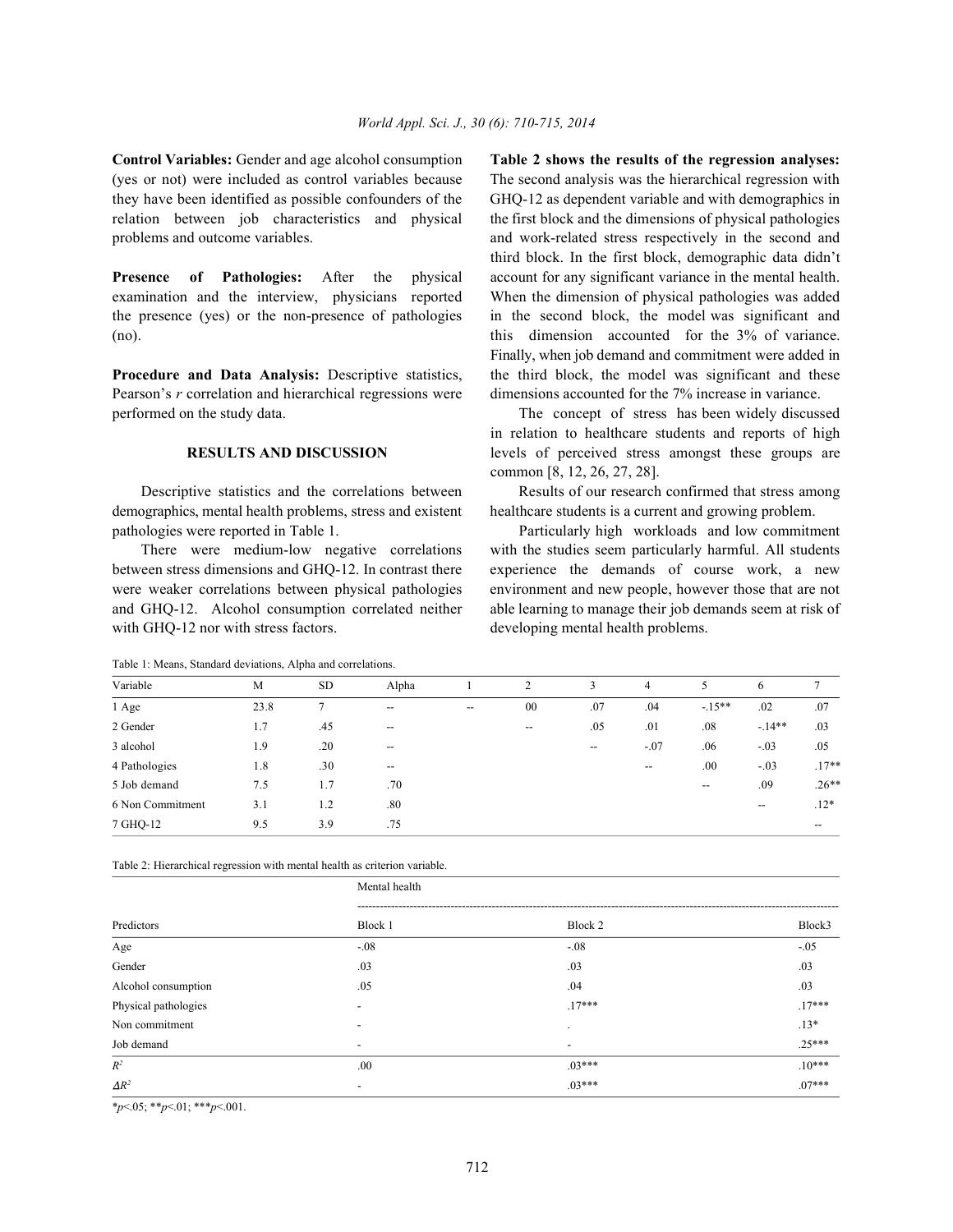support within the educational system to help students to recognize their abilities to cope with workload. The exhaustion may be particularly detrimental to students for who worrying induces feelings of insufficiency or poor self-confidence.

Finally, the non commitment to the chosen career among these healthcare students was indeed dangerous because it seems to spill over on the general mental health.

This finding that work-related stress students experienced higher levels of mental health problems is consistent with some previous Literature for the general population of adults [29- 33].

Unexpectedly, alcohol consumption was associated neither with mental health nor with stress. This result might be due to the fact that the study was conducted in Italy; cultural differences probably exist in alcohol consumption between different countries. The levels of alcohol consumption may be highest if the sample studied was drawn for instance from North European countries where there is generally a particularly strong focus on drinking among students.

Literature shows that the presence of pre-existing pathologies could be considered as an additional risk factor in the development of mental disorders with an impact on the students' future job [34, 35]. In our series we found a positive association between pre-existing pathological health conditions and the onset of mental health problems in healthcare training. After performing a regression model and checking the effect of demographic variables (especially gender and age) and lifestyle (consumption of alcohol) we may assert that the pre-existing health problems (3% of variance)-in association with the workload and the limited involvement (7% of variance)-influence the state of mental health of students. It may also probable that the presence of pre-existing health problems pathology increases the sense of inadequacy in the students in their profession, making the study load, the lack of leisure time, family and friends less tolerable [36].

A limitation of our study consists in the lack of evaluation of some issues, such as the influence of the personality of individual students on the ability to react to stressors, the social and familiar context, the economic condition, etc. All these factors may positively or negatively affect the onset of mental illness [37, 38]. In addition, In the present s tudy, we focused on GHQ-12 thus did not examine the full range of mental health problems prevalent in student populations.

It is important to address these issues and provide Finally, the sample was drawn from a single university. thus limiting the generalizability of the present findings. Further studies are needed to generalize the results of our and similar researches and to enable a comparison between healthcare students and other students' stress perceptions [39].

> In our study increased mental health problems were associates with concurrent demands from studies or work, as expected and further predicted by non commitment and pre-existing physical diseases.

> Perhaps the most striking finding was that students who reported having pre-existing pathologies were substantially more likely to develop mental health problems. These results demonstrate that exist a significant association of physical and mental health.

> Our results, in line with the Literature, show a correlation between the presence of pre-existing physical diseases and a lower tolerance for study related stress as well as mental health problems in a population of healthcare students. Therefore, it is important to consider these issues as a possible source of risk for the development of pathologies such as anxiety, depression or burnout syndrome not only among students but also in their future professions [40]. Indeed, the longer the duration of these problems the severer might be the consequences on mental health.

> In consideration of such perspective, we underline the need of promote and improve health surveillance, screening and prevention programs and, where necessary, expert medical advices and psychological support.

## **ACKNOWLEDGMENTS**

All the four authors contributed equally to this work.

### **REFERENCES**

- 1. Esch, T., U. Sonntag, S.M. Esch and S. Thees, 2013. Stress management and mind-body medicine: a randomized controlled longitudinal evaluation of students' health and effects of a behavioural group intervention at a middle-size German university (SM-MESH). Forsch Komplementmed, 20(2): 129-137.
- 2. Arcangeli, G. and N. Mucci, 2009. Health problems in the working occupation of young people in handicraft factories. Giornale Italiano di Medicina del Lavoro ed Ergonomia, 31(3): 303-306.
- 3. Dunn, L.B., A. Iglewicz and C. Moutier, 2008. A conceptual model of medical student well-being: promoting resilience and preventing burnout. Academic Psychiatry, 32(1): 44-53.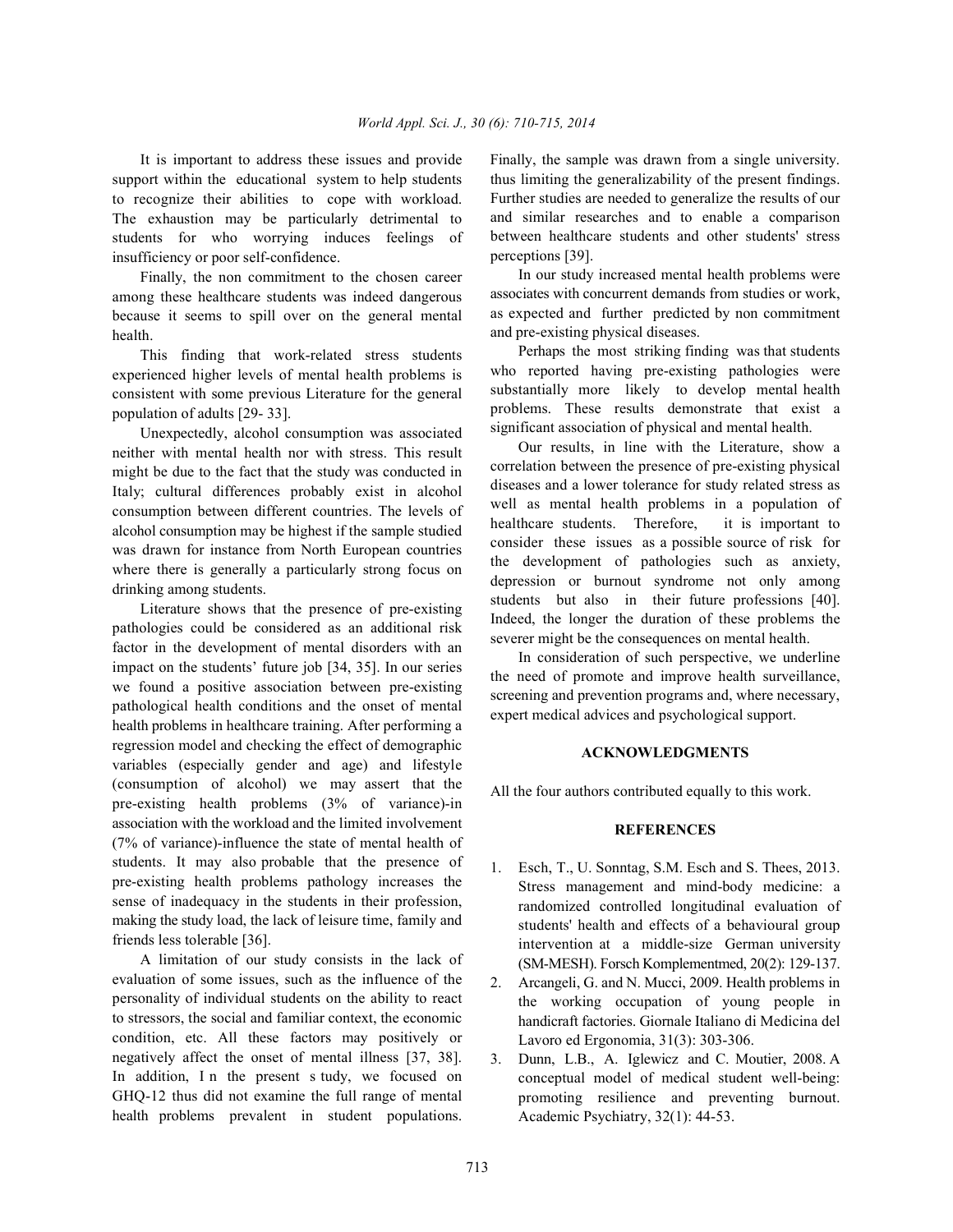- 
- 2013. Work engagement and occupational stress  $71(7)$ : 694-705. in nurses and other healthcare workers: the role of 18. Ferrie, J.E., M.J. Shipley, M.G. Marmot, S. Stansfeld
- 6. Kisic-Tepavcevic, D., T. Gazibara, A. Popovic, Science & Medicine, 46(2): 243-254. G. Trajkovic and T. Pekmezovic, 2013. The impact of 19. Peter, R. and J. Siegrist, 1997. Chronic work stress,
- 7. Rudolph, K.D. and C. Hammen, 1999. Age and gender 45(7): 1111-1120. as determinants of stress exposure, generation and 20. Chandola, T., E. Brunner and M. Marmot, 2006.
- 8. Jones, M.C. and D.W. Johnston DW, 1997. Distress, 332(7540): 521-525. stress and coping in firstyear student nurses. 21. Maslach, C. and S.E. Jackson, 1981. The measurement
- 9. Moffat, K.J., A. McConnachie, S. Ross and J.M. Behaviour, 2(2): 99-113. Morrison, 2004. First year medical student stress and 22. Prins, J.T., J.E. Hoekstra-Weebers, S.M. Gazendam-
- 
- 11. Hughes, P., 2002. Can we improve on how we select 44(3): 236-247. medical students? Journal of the Royal Society of 23. Schaufeli, W.B., I.M. Martinez, A.M. Pinto,
- Literature. Academic Medicine, 75(7): 748-759. 33(5): 464-481.
- 43(1): 71-81. Psicologia Applicata, 197: 13-19.
- 14. Barbosa, P., G. Raymond, C. Zlotnick, J. Wilk, 25. Dahlin, M., N. Joneborg and B. Runeson, 2005. greater empathy and reduced anxiety for graduate 39(6): 594-604. healthcare students. Education for Health 26. Pau, A.K.H. and R. Croucher, 2003: Emotional
- F.S. Jr Massie, D.V. Power, A. Eacker, D.W. Szydlo, 67(9): 1023-1028. P.J. Novotny, J.A. Sloan and T.D. Shanafelt, 2009. 27. Irhin, V.N., I.V. Irhina and I.N. Nikulin,
- 
- 4. Jennings, M.L., 2009. Medical student burnout: 17. Karasek, R., D. Baker, F. Marxer, A. Ahlbom and interdisciplinary exploration and analysis. Journal of T. Theorell, 1981. Job decision latitude, job demands Medical Humanities, 30(4): 253-269. And cardiovascular disease: a prospective study of 5. Fiabane, E., I. Giorgi, C. Sguazzin and P. Argentero, Swedish men. American Journal of Public Health,
	- organisational and personal factors. Journal of and G. Davey Smith, 1998. The health effects of major Clinical Nursing, 22(17-18): 2614-2624. organisational change and job insecurity. Social
	- alcohol on health-related quality of life in Belgrade sickness absence and hypertension in middle university students. The American Journal of Drug managers: general or specific sociological and Alcohol Abuse, 39: 130-135. explanations? Social Science & Medicine,
	- reactions in youngsters: a transactional perspective. Chronic stress at work and the metabolic syndrome: Child Development, 70(3): 660-677. prospective study. British Medical Journal,
	- Journal of Advanced Nursing, 26(3): 475-482. of experienced burnout. Journal of Occupational
- coping in a problem-based learning medical Donofrio, G.S. Dillingh, A.B. Bakker, M. Huisman, curriculum. Medical Education, 38(5): 482-491. B. Jacobs, F.M. van der Heijden, 2010. Burnout and 10. Stecker, T., 2004. Well-being in an academic engagement among resident doctors in the environment. Medical Education, 38(5): 465-478. Netherlands: a national study. Medical Education,
- Medicine, 95(1): 18-22. M. Salanova and A.B. Bakker, 2002. Burnout and 12. Shapiro, S., D. Shapiro and G. Schwartz, 2000. Stress engagement in university students-A cross national Management in Medical Education: A Review of the study. J Journal of Cross-Cultural Psychology;
- 13. Deary, I.J., R. Watson and R. Hogston, 2003. 24. Fraccaroli, F., M. Depolo and G. Sarchielli, 1991. A longitudinal cohort study of burnout and attrition L'uso del General Health Questionnaire di Goldberg in nursing students. Journal of Advanced Nursing, in una ricerca su giovani disoccupati. Bollettino di
	- R.  $3<sup>rd</sup>$  Toomey and I.J.  $3<sup>rd</sup>$  Mitchell, 2013. Mindfulness-Stress and depression among medical students: a based stress reduction training is associated with cross-sectional study. Medical Education,
- (Abingdon), 26(1): 9-14. intelligence and perceived stress in dental 15. Dyrbye, L.N., M.R. Thomas, W. Harper, undergraduates. Journal of Dental Education,
	- The learning environment and medical student 2013.University Sports and Recreation Activities burnout: a multicentre study. Medical Education, System as a Factor of Ensuring the Students Health. 43(3): 274-282. World Journal of Medical Sciences 9(3): 162-166.
- 16. Brazeau, C.M., R. Schroeder, S. Rovi and L. Boyd, 28. Coskun Keskin, S., G. Özcan, Ü.U. Topsakal and 2010. Relationships between medical student A.Ö. Kaplan, 2013. Students' Cognitive Awareness burnout, empathy and professionalism climate. about the Reasons of Environmental Problems. Academic Medicine, 85(10): S33-S36. World Applied Sciences Journal, 28(3): 378-381.